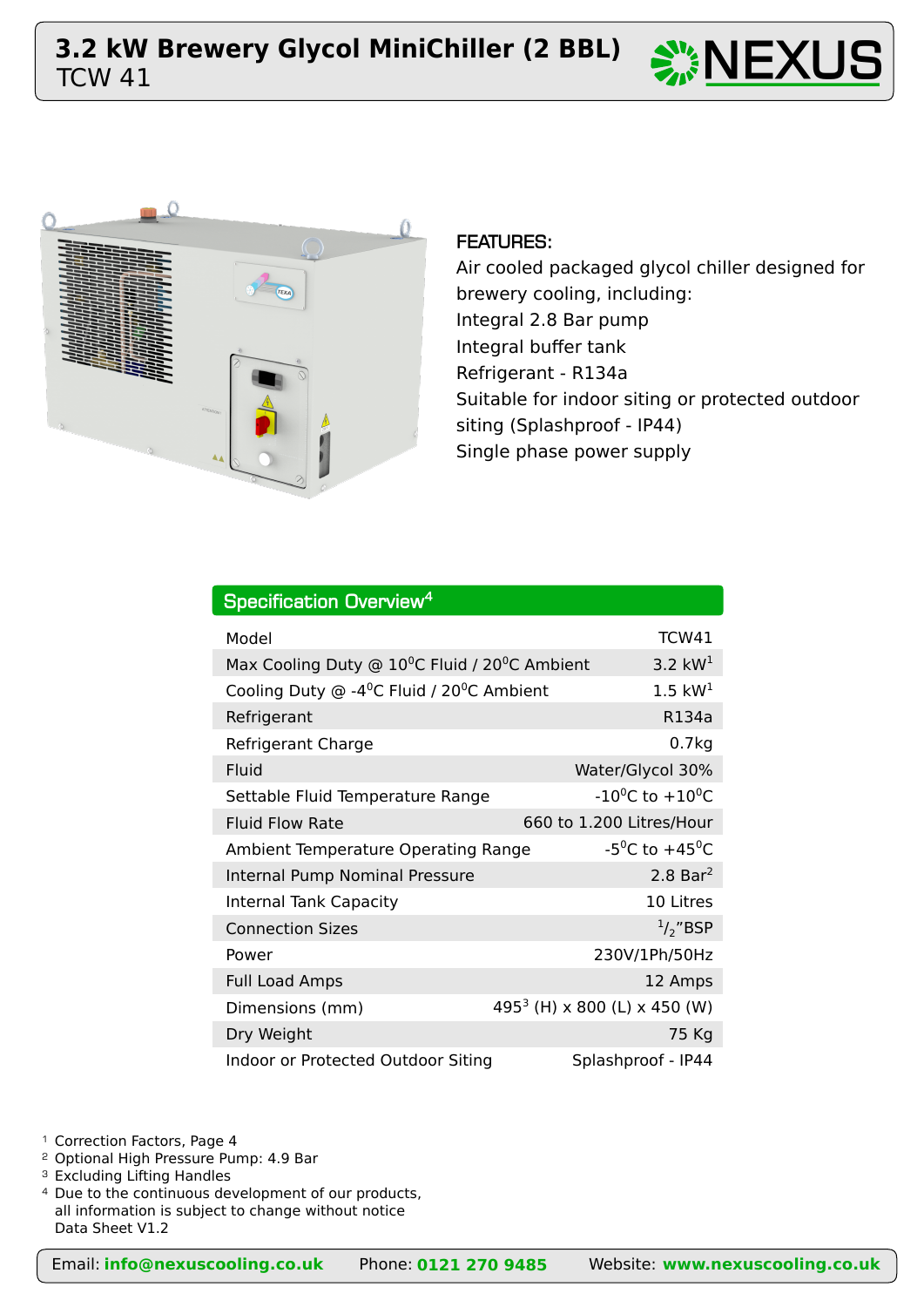**3.2 kW Brewery Glycol MiniChiller (2 BBL)**  $\sum_{i=1}^{N_s} \textbf{NEXUS}$ 



# **Dimensions**





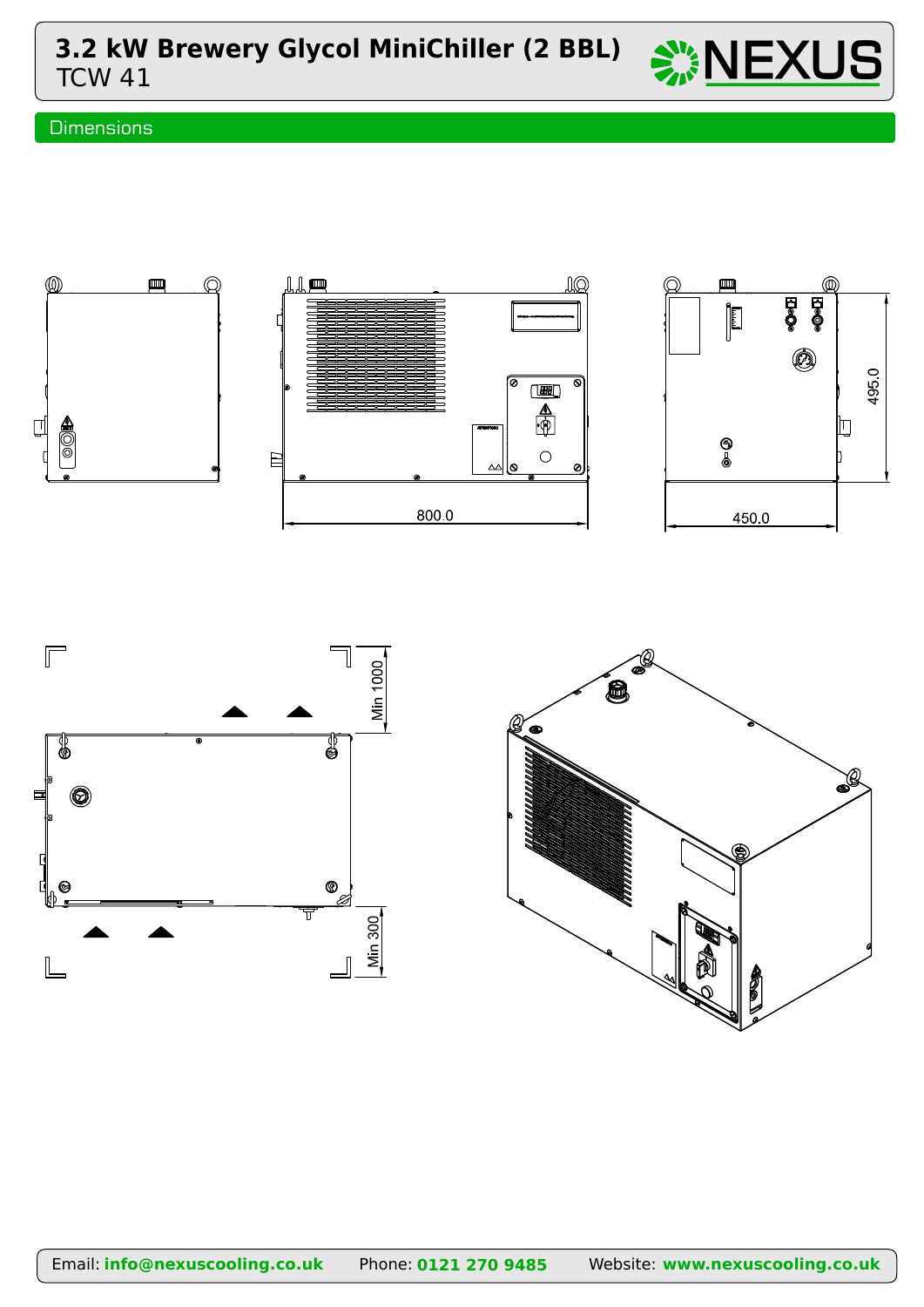# **3.2 kW Brewery Glycol MiniChiller (2 BBL)**  $\sum_{i=1}^{N_s} \textbf{NEXUS}$



### **STRUCTURE**

In powder-coated steel sheet, RAL 7035 textured finish. Easily removed panel

# **COMPRESSOR**

Hermetic reciprocating compressor, cooled by the refrigerant, complete with thermal cut-out.

#### **REFRIGERATION CIRCUIT**

Complete with charging port, drier filter, thermostatic expansion valve, high and low pressure safety pressure switch, R134a refrigerant.

#### **EVAPORATOR**

Brazed stainless-steel plate model.

#### **AIR CONDENSER**

Finned high-efficiency copper tube condensing coil, complete with safety grille.

#### **AXIAL FAN**

Axial fan, complete with electrical thermal protection and safety grille.

# **LIQUID CIRCUIT**

Liquid circuit composed entirely of non-ferrous material in contact with the liquid to prevent contamination. Standard liquid circuit with open reservoir and pump, protective flow switch, pressure gauge, regulation sensor. Peripheral electric pump with 4.6 bar available head. Plastic storage tank complete with drain valve and visual level indicator.

#### **ELECTRICAL PANEL**

With main breaker, fused motor protection with LED visual fault indicator, voltage presence light.

#### **MANAGEMENT AND CONTROL**

The TX110 control unit manages the chiller's operation, providing warnings including high/low temperature alarms and a general serious fault alarm, with the display indicating if this refers to the refrigeration or liquid circuit. An on-off contact allows the machine to be switched on remotely. Control disconnect switch for switching on the machine.

# **PAINT/COATING**

Standard colour: RAL 7035 textured.

#### **OPTIONAL ACCESSORIES**

BA - Mechanical bypass valve protecting the pump

- BM Manual bypass valve protecting the pump
- LE Electrical level indicator
- RU Castors

TD - Differential fluid temperature management (two sensors)

BGC - Hot gas bypass for  $+/$ - 1 K temperature precision

High pressure pump - 4.9 bar

Non standard paint/coating

Satin AISI 304 stainless steel framework